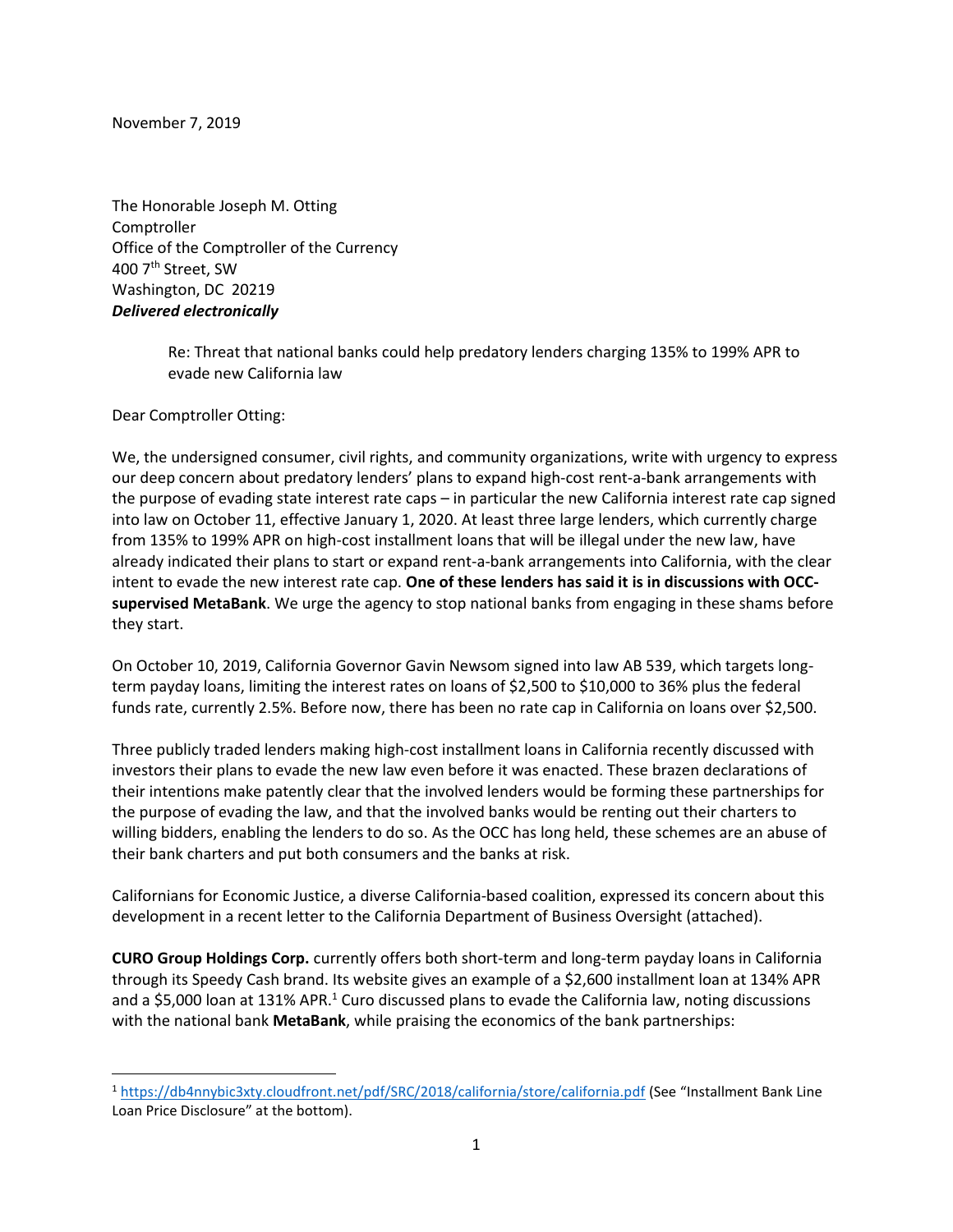"In terms of regulation at the state level in California, we expect a new law . . . [to make] our current installment products no longer viable . . . . "**[W]e continue to talk to Meta[Bank] and we continue to talk to other banks about partnership opportunities**" . . . . "I think we feel very good about being able to find products and partnerships that will serve our, the customer base in California that wants this longer, longer term, larger installment loan or possibly as a line of credit product . . . . And I think from a margin standpoint [] the bank partnerships are great. You have to sacrifice a little bit of the economics there because you have a, you have a bank partner there that's going to need a good rev share . . . . And I think . . . with bank partnership opportunities [] we feel  $\dots$  we've got a good, a really good opportunity to do that."<sup>2</sup>

As this statement shows, CURO expects to effectively purchase the bank's preemption rights – "to sacrifice a little bit of the economics there" to the bank. Meta or another bank would doing exactly what the OCC has said national banks may not do: treat their preemption rights like "a piece of disposable property that a bank may rent out to a third party that is not a national bank."<sup>3</sup> As the OCC has noted, such arrangements not only "constitute an abuse of the national charter, but they are highly conducive to the creation of safety and soundness problems at the bank, which may not have the capacity to manage effectively a multistate loan origination operation that is in reality the business of the payday lender."<sup>4</sup>

Two other high-cost lenders also noted plans to evade the California law through rent-a-bank schemes. Though not naming OCC-supervised banks, we are concerned that they or other predatory lenders may pursue such schemes with national banks as they look to evade the new law.

**Elevate Credit, Inc.** currently offers high-cost installment loans in California through its Rise brand at rates of 60% to 225% APR for a \$2,600 to \$5,000 loan.<sup>5</sup> In other states, where that product would not be permitted by non-banks, Elevate currently uses FDIC-supervised **FinWise Bank** to originate its Rise loans at rates of 99-149% APR. Elevate also uses FDIC-supervised **Republic Bank** to originate Elastic, an openend line of credit with an effective APR of approximately 109%, in states where state law does not permit that rate by non-banks. In its July earnings call, Elevate discussed its plans to expand its Rise arrangement through a bank partner to evade the new California rate cap:

"[Q:] So what does [the new California law] mean for Elevate? . . . [A:] [W]e expect to be able to continue to serve California consumers via bank sponsors that are not subject to the same proposed state level rate limitations. . . . [W]e are confident that we can make that transition . . . . And the effective yield that we are looking at on the product would be very similar to what we have on the market today. So we think the impact would be minimal and this transition would be pretty seamless."<sup>6</sup>

"**Realistically, we will probably use a new bank to originate as we transition into California for Rise.** It will be [] probably different than FinWise. So that will add to the diversification."<sup>7</sup>

4 *Id.*

<sup>2</sup> CURO Group Holdings Corp., Earnings Call, pp. 3, 7-8 (July 30, 2019) at SeekingAlpha.com.

<sup>&</sup>lt;sup>3</sup> Speech by Comptroller of the Currency John D. Hawke, Jr. (Feb. 12, 2002), excerpts available at https://www.occ.treas.gov/news-issuances/news-releases/2002/nr-occ-2002-10.html.

<sup>5</sup> https://www.risecredit.com/how-online-loans-work#WhatItCosts (select California).

<sup>6</sup> Elevate Credit Inc., Earnings Call, pp. 5-6 (July 29, 2019) at SeekingAlpha.com.

<sup>7</sup> *Id.* at 6.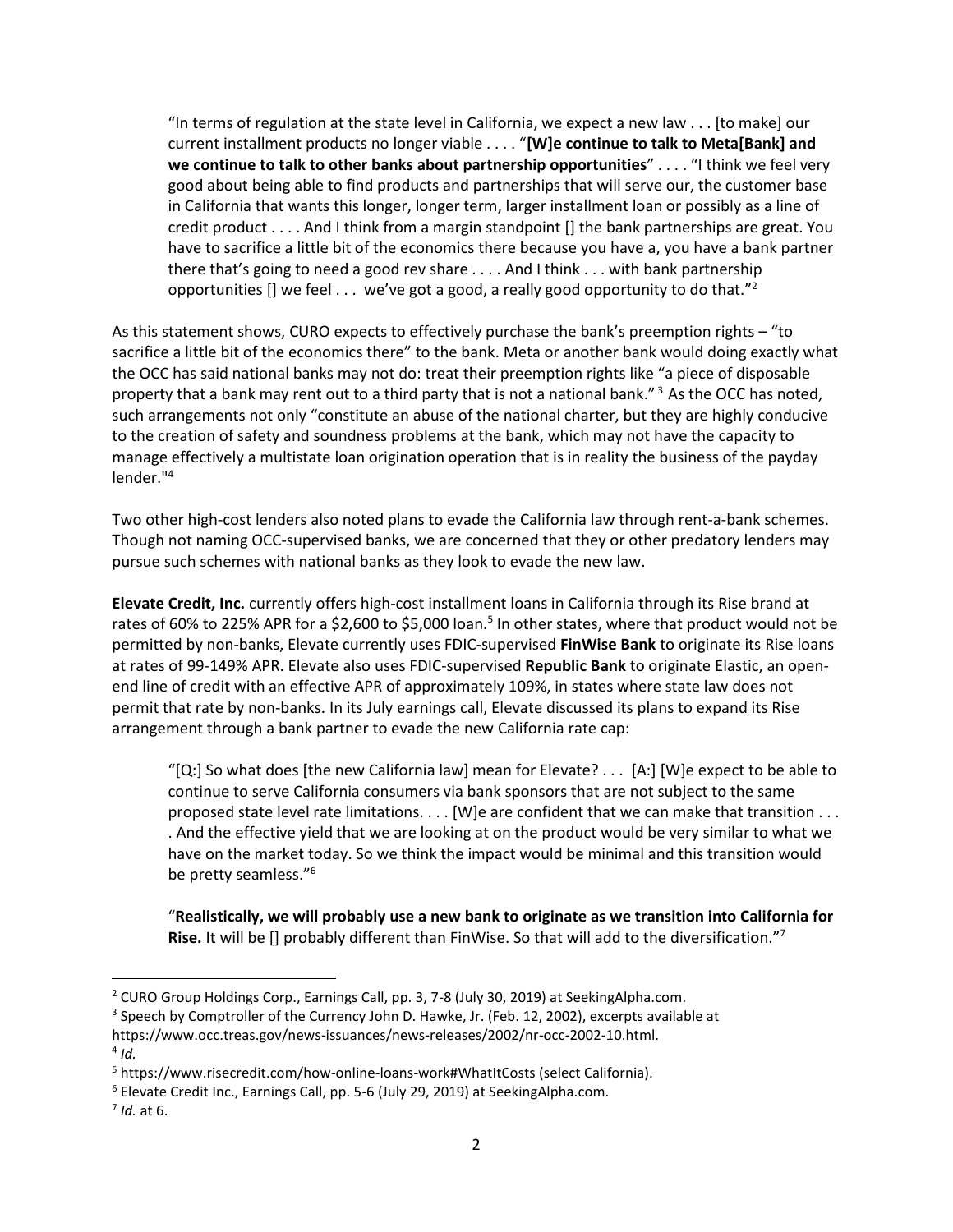**Enova International, Inc.**, currently has two long-term payday loan products in California. NetCredit offers loans of \$2,500 to \$10,000 at 34% to 155% APR.<sup>8</sup> CashNetUSA offers, in addition to short-term payday loans, long-term payday loans in California at rates of 129% to 191% for a \$2,600 to \$3,500 loan.<sup>9</sup> Enova, which has engaged in rent-a-bank shams in the past, also discussed plans to evade the California law, while touting how relatively little lenders must give up in margin to purchase the bank's preemption rights:

"[W]e will likely convert our near-prime product [NetCredit] to a bank-partner program, which will allow us to continue to operate in California at similar rates to what we charge today"<sup>10</sup>... ."There's no reason why we wouldn't be able to replace our California business with a bank program."<sup>11</sup>

When asked the following on the call: "Do you have a bank partner in place already? Just remind me, that will allow you to make higher rate loans that is, kind of, pass the product through their regulator?," the Enova spokesperson responded, "We do have a bank program. We do have a bank partner that does higher interest rate loans, and kind of, we'll have to do a couple of quick changes to our program with them to offer that in California, but we don't see any reason why we couldn't do that" $12 \ldots$  "In terms of the conversion to a bank program, we give up a couple about percentages -- a couple percent of margin to the bank partner, but other than that it's largely like-for-like."<sup>13</sup>

In addition, **Opploans**, which makes 160% APR long-term payday loans, already originates some loans in California through FDIC-supervised FinWise Bank and other loans directly through a California state license.<sup>14</sup> Opploans offers loans in California from \$500 to \$4,000, and we assume that Opploans is using the rent-a-bank scheme to evade California's current rate caps on loans up to \$2,500 and that it will expand its California rent-a-bank loans to its larger loans once the new rate cap law takes effect.

These publicly disclosed rent-a-bank operations and expansions are most likely in addition to others that have not yet been revealed. Other state-regulated payday lenders that are not publicly traded may well be in talks to begin rent-a-bank schemes to evade the will of California's legislature.

Currently, we are not aware of any national banks engaged in rent-a-bank arrangements. We appreciate the OCC's recent statement that it "views unfavorably an entity that partners with a bank with the sole goal of evading a lower interest rate established under the law of the entity's licensing state(s)."<sup>15</sup>

\*\*\*

MetaBank has a history of working with payday lenders and helping third parties offer predatory products and evade the law. MetaBank issues prepaid cards sold by ACE Cash Express and other payday

<sup>8</sup> [https://www.netcredit.com/rates-and-terms/california.](https://www.netcredit.com/rates-and-terms/california)

<sup>9</sup> [https://www.cashnetusa.com/rates-and-terms.html.](https://www.cashnetusa.com/rates-and-terms.html)

<sup>&</sup>lt;sup>10</sup> Enova International Inc., Earnings Call, p. 3 (July 25, 2019) at SeekingAlpha.com.

<sup>11</sup> *Id.* at 9.

<sup>12</sup> *Id.* at 9.

<sup>13</sup> *Id.* at 10.

<sup>14</sup> [https://www.opploans.com/licenses/.](https://www.opploans.com/licenses/)

<sup>15</sup> Office of the Comptroller of the Currency. OCC Bulletin 2018-14, *Installment Lending: core lending principles for short-term, small-dollar installment lending* (May 23, 2018), available: https://www.occ.gov/newsissuances/bulletins/2018/bulletin-2018-14.html.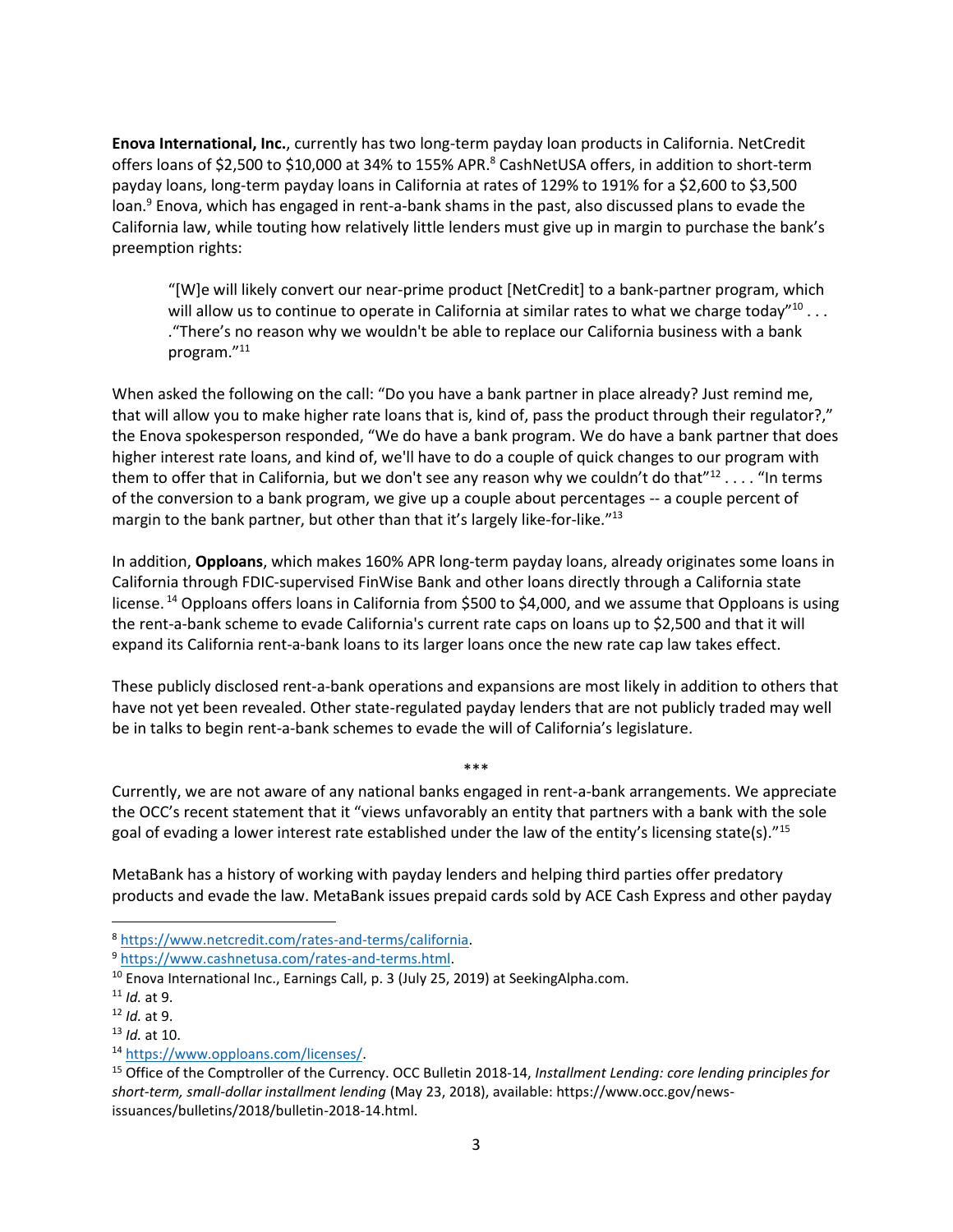lenders, and those payday lender prepaid cards were the only major prepaid cards with overdraft fees until new rules from the Consumer Financial Protection Bureau went into effect.<sup>16</sup> And MetaBank now issues the "ACE Flare Account by MetaBank"—effectively a prepaid card sold by ACE and other payday lenders—which purports to be a bank account in order to evade the new prepaid rules and continue charging overdraft fees. 17

MetaBank was also sanctioned in 2010, when under the supervision of the Office of Thrift Supervision (OTS), in connection with another prepaid card offered by a third party, iAdvance. The OTS shut down the line of credit offered on that prepaid card, finding that bank had engaged in unfair and deceptive practices in connection with it.<sup>18</sup>

In addition to the risks to consumers and the reputation risks to banks, banks that enable predatory lending should be aware that the legality of these arrangements are hotly contested. Courts have looked beyond the fine print of paperwork to find that the payday lender is the true lender<sup>19</sup> or may not arrange a loan without complying with state licensing and rate limits<sup>20</sup> and have also held that stateregulated entities are subject to state interest rate caps when they take assignment of a loan.<sup>21</sup> Banks that allow themselves to be used as fig leaves in rent-a-bank schemes with predatory lenders also expose themselves to a range of risks arising out of behavior by unscrupulous third parties that they are not closely supervising. While we support responsible and affordable bank small dollar loans, we will vigorously fight efforts by predatory lenders to shield themselves with a bank charter.

We strongly urge you to take immediate action to uphold the OCC's longstanding tradition of preserving the integrity of the national bank charter against predatory rent-a-bank shams.

To discuss our concerns further, please contact Lauren Saunders at the National Consumer Law Center, (202) 595-7845[, lsaunders@nclc.org,](mailto:lsaunders@nclc.org) or Rebecca Borné at the Center for Responsible Lending, (202) 349- 1868[, rebecca.borne@responsiblelending.org.](mailto:rebecca.borne@responsiblelending.org)

Yours truly,

<sup>16</sup> *See* NCLC, Payday Lender Prepaid Cards: Overdraft and Junk Fees Hit Cash-Strapped Families Coming and Going (2015), [https://www.nclc.org/issues/payday-lender-prepaid-cards.html.](https://www.nclc.org/issues/payday-lender-prepaid-cards.html)

<sup>17</sup> *See* Press Release, National Consumer Law Center, "No Fooling! New Prepaid, Payroll, and Government Benefit Card Protections Take Effect April 1" (March 28, 2019), [https://www.nclc.org/uncategorized/no-fooling-new](https://www.nclc.org/uncategorized/no-fooling-new-prepaid-payroll-and-government-benefit-card-protections-take-effect-april-1.html)[prepaid-payroll-and-government-benefit-card-protections-take-effect-april-1.html.](https://www.nclc.org/uncategorized/no-fooling-new-prepaid-payroll-and-government-benefit-card-protections-take-effect-april-1.html) 

<sup>&</sup>lt;sup>18</sup> Form 8-K filed by Meta Financial Group, Inc. with the Securities and Exchange Commission, October 6, 2010, *available at* [http://www.sec.gov/Archives/edgar/data/907471/000110465910052100/a10-19319\\_18k.htm.](http://www.sec.gov/Archives/edgar/data/907471/000110465910052100/a10-19319_18k.htm)

<sup>19</sup> *See*, *e.g*., Final Order on Phase II of the Trial the State's Usury and Lending Claims, West Virginia v. CashCall, et al. (Kanawha Co. Cir. Ct. 2012) (Civil Action No. 08-C-1964) (finding that CashCall was the de facto lender and the bank was not the true lender).

<sup>&</sup>lt;sup>20</sup> Maryland Commissioner of Financial Regulation v. CashCall, et al. (MD Ct. of Special App. 2015).

<sup>21</sup> *See*, *e.g.*, Madden v. Midland Funding, LLC, 786 F.3d 246 (2d Cir. 2015); Amicus Curiae Brief of Professor Adam J. Levitin in Support of Appellant, Rent-Rite Super Kegs West, Ltd. V. Word Business Lenders, LLC, No. 1:19-cv-01552- REB (D. Colo. Sept. 19, 2019), https://www.creditslips.org/files/levitin-amicus-brief-rent-rite-super-kegs-west-ltd-vworld-business-lenders-llc.pdf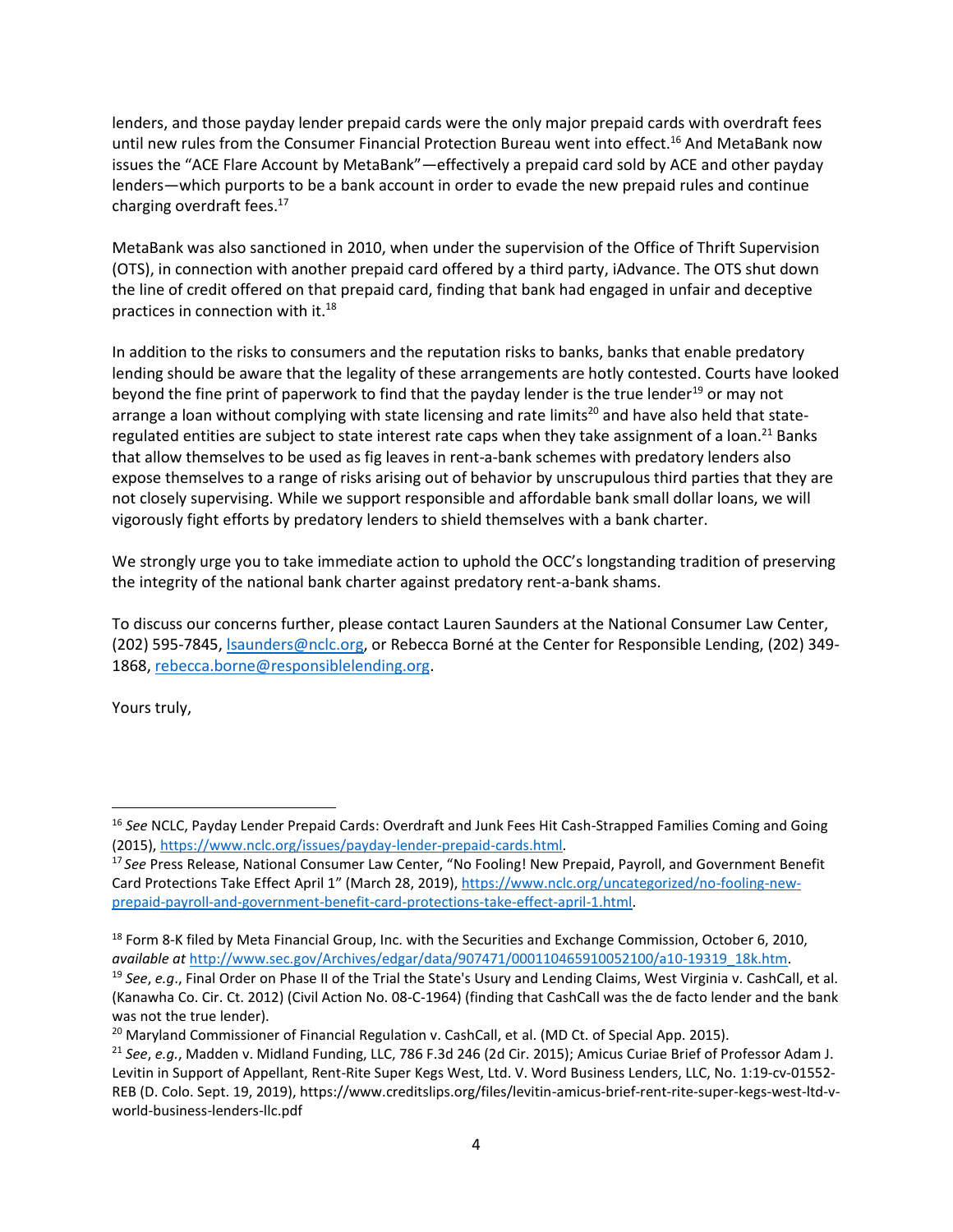## AKPIRG Alabama Appleseed Center for Law & Justice Allied Progress Americans for Financial Reform Education Fund Arkansans Against Abusive Payday Lending Arkansas Community Institute Arkansas Community Organizations Belmont Baptist Church, Columbia, SC Berkeley Law Consumer Advocacy and Protection Society California Low-Income Consumer Coalition California Reinvestment Coalition Center for Economic Integrity Center for Responsible Lending Community Economic Development Association of Michigan (CEDAM) Community Legal Services, Inc. of Philadelphia Consumer Action Consumer Federation of America Consumers for Auto Reliability and Safety CoPIRG (Colorado Public Interest Research Group) East Bay Community Law Center Empire Justice Center Florida Alliance for Consumer Protection Housing and Economic Rights Advocates Illinois Asset Building Group Indiana Institute for Working Families Kentucky Equal Justice Center Leadership Conference on Civil and Human Rights Legal Aid Center of Southern Nevada Legal Aid Society of the District of Columbia Louisiana Budget Project

Mission Asset Fund (MAF)

- Maine Center for Economic Policy
- Maryland Consumer Rights Coalition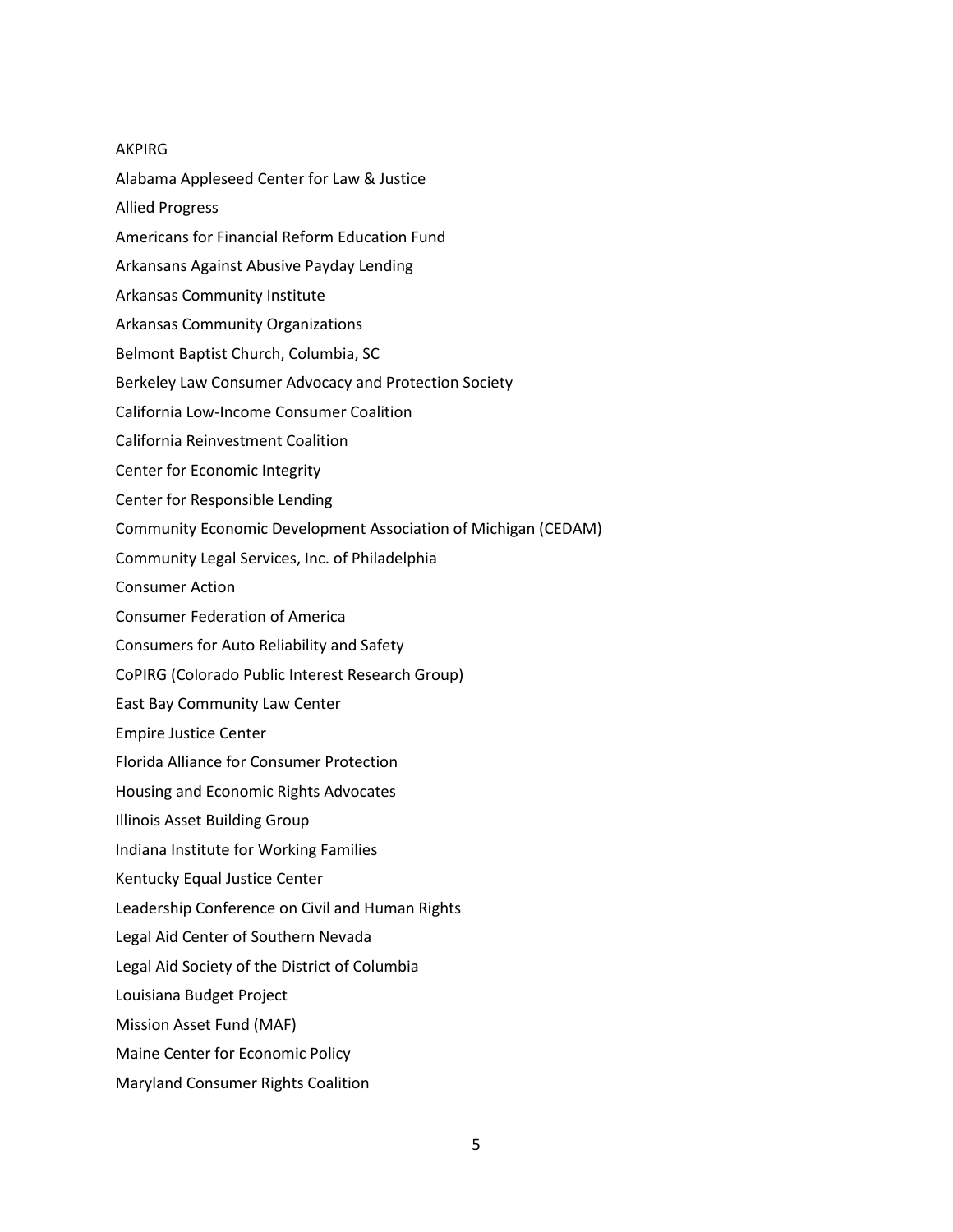Metrocrest Services

- Montana Organizing Project
- National Association of Consumer Advocates
- National Consumer Law Center (on behalf of its low income clients)
- National Consumers League
- National Fair Housing Alliance
- New Economy Project
- New Jersey Citizen Action
- North Carolina Justice Center
- Public Justice Center
- Public Law Center
- Reinvestment Partners
- South Carolina Appleseed Legal Justice Center
- South Carolina Christian Action Council, Inc.
- Statewide Poverty Action Network (WA)
- Tennessee Citizen Action
- Texas Appleseed
- The Bell Policy Center
- Tzedek DC
- U.S. PIRG
- United Way of Greater Houston
- United Way of Metropolitan Dallas
- Virginia Citizens Consumer Council
- Virginia Poverty Law Center
- Voices for Children (Omaha)
- West Virginia Center on Budget and Policy
- Wildfire (AZ)
- Woodstock Institute
- Attachment: Letter from Californians for Economic Justice to the California Department of Business Oversight dated October 25, 2019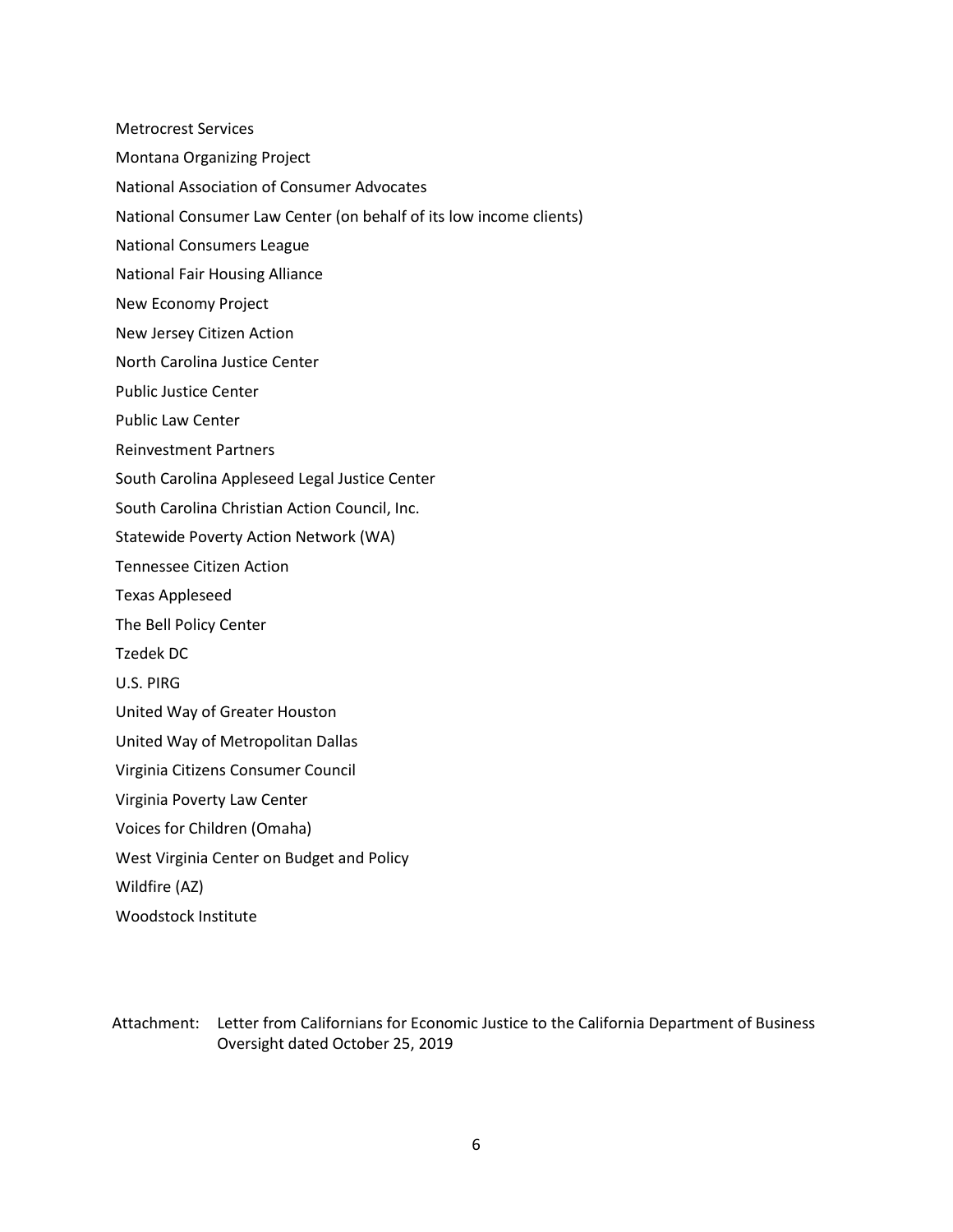

October 25, 2019

Manuel P. Alvarez Commissioner California Department of Business Oversight 1515 K Street, Suite 200 Sacramento, CA 95814 Delivered electronically

Re: Stopping lenders' ability to use "rent-a-bank" schemes to evade AB 539

Dear Commissioner Alvarez:

On behalf of the Californians for Economic Justice Coalition - a diverse coalition of nonprofit community and faith-based organizations working to advance economic justice for all in California – we write to request a meeting with your office to discuss our concerns with lenders planning to evade California's recently established rate cap on loans from \$2,500 to \$10,000.

Understanding that products like payday loans, car-title loans, and high-cost installment loans at sky high interest rates are merely debt traps for borrowers, our coalition worked closely with legislators and lending industry representatives to reach a final compromise that would prohibit predatory lending and still allow companies to offer loans at competitive rates. This effort, spanning three years of deliberative and thoughtful conversations with a broad coalition of stakeholders, led to the final provisions of AB 539 (Limon), The Fair Access to Credit Act.

However, before Governor Newsom had a chance to sign our coalition's bill into law, at least three large lenders that currently charge between 135% and 199% APR on long-term loans,<sup>1</sup> brazenly informed their investors of their intent to use rent-a-bank schemes to evade the new rate cap.

Elevate Credit, for example, was explicit about its intent to evade the new law should it be enacted:

"As you know, in California a piece of legislation named AB539 continues to move ahead…So what does this mean for Elevate? … [W]e expect to be able to continue to

<sup>&</sup>lt;sup>1</sup> These three lenders are Elevate Credit, Inc., Enova International, Inc. and CURO Group Holdings Corp, each operating in California Rise Credit, CashNetUSA, and Speedy Cash, respectively.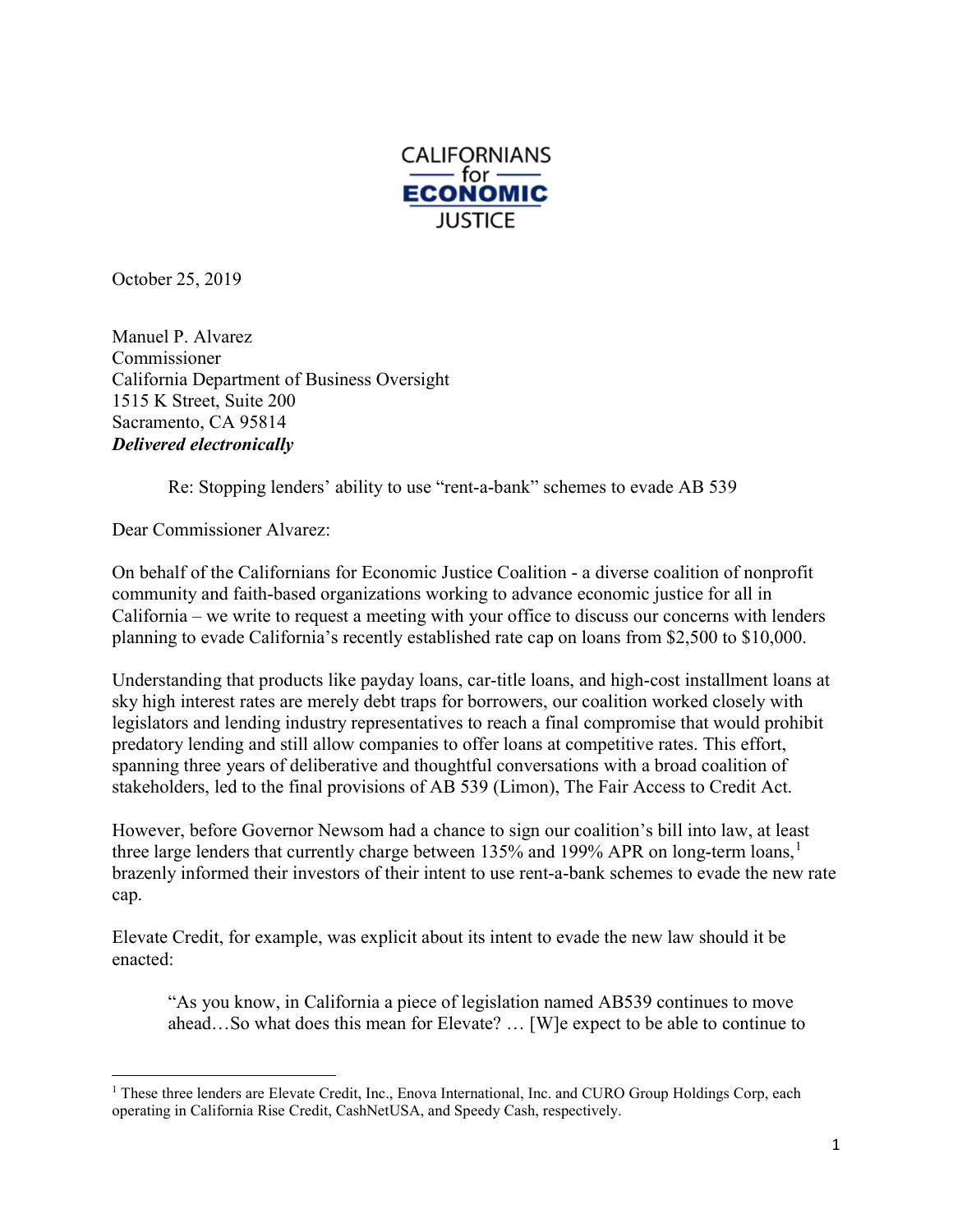serve California consumers via bank sponsors that are not subject to the same proposed state level rate limitations."<sup>2</sup>

Enova was equally blatant about its plan to continue offering loans at the same high rates as before, disregarding the legislature's clear determination that such rates are unacceptably harmful to California families:

"One potential change is a California bill that will cap interest rate at roughly 38% on personal loans between \$2,500 and \$10,000... [W]e will likely convert our near-prime product [NetCredit, priced at up to 155% APR] to a bank-partner program, which will allow us to continue to operate in California at similar rates to what we charge today.<sup>3</sup>

Likewise, Curo made its intended evasion explicit:

"In terms of regulation at the state level in California, we expect a new law to pass in September, capping the APR on [\$2500] installment loans at about 38.5%, making our current installment products no longer viable...[W]e continue to talk to Meta[bank] and we continue to talk to other banks about partnership opportunities... I think we feel very good about being able to find products and partnerships that will serve our, the customer base in California that wants this longer, longer term, larger installment loan or possibly as a line of credit product.<sup>4</sup>

These current licensees could not be more explicit about their intent to use rent-a-bank schemes for the express purpose of ignoring the clearly-stated policy of California. This is precisely what the Office of the Controller of the Currency (OCC) had in mind when it stated in official guidance:

"The OCC views unfavorably an entity that partners with a bank with the sole goal of evading a lower interest rate established under the law of the entity's licensing state(s)."<sup>5</sup> This clear subterfuge cannot be tolerated.

State regulators in North Carolina and Colorado, among other states, have taken a stand to shut down rent-a-bank schemes for violating their state usury limits. Indeed, it would not be unprecedented for DBO to act similarly. In January of this year, Attorney General Becerra joined a fourteen-state coalition urging the Federal Deposit Insurance Corporation (FDIC) to include strong consumer protections for small dollar bank loans, maintaining that "state-chartered banks should be wary of entering into relationships with fringe lenders that are structured to evade state

<sup>2</sup> Elevate Credit Inc. earnings call pages 5-6, 10 (July 29, 2019) at SeekingAlpha.com

<sup>&</sup>lt;sup>3</sup> Enova International Inc., earnings call, pages 3, 9-10 (July 26, 2019) at SeekingAlpha.com

<sup>4</sup> CURO Group Holdings Corp. earnings call, pages 3, 7-8 (August 2, 2019) at SeekingAlpha.com

<sup>&</sup>lt;sup>5</sup> Office of the Comptroller of the Currency. OCC Bulletin 2018-14, *Installment Lending: core lending principles for* short-term, small-dollar installment lending (May 23, 2018), available: https://www.occ.gov/newsissuances/bulletins/2018/bulletin-2018-14.html.